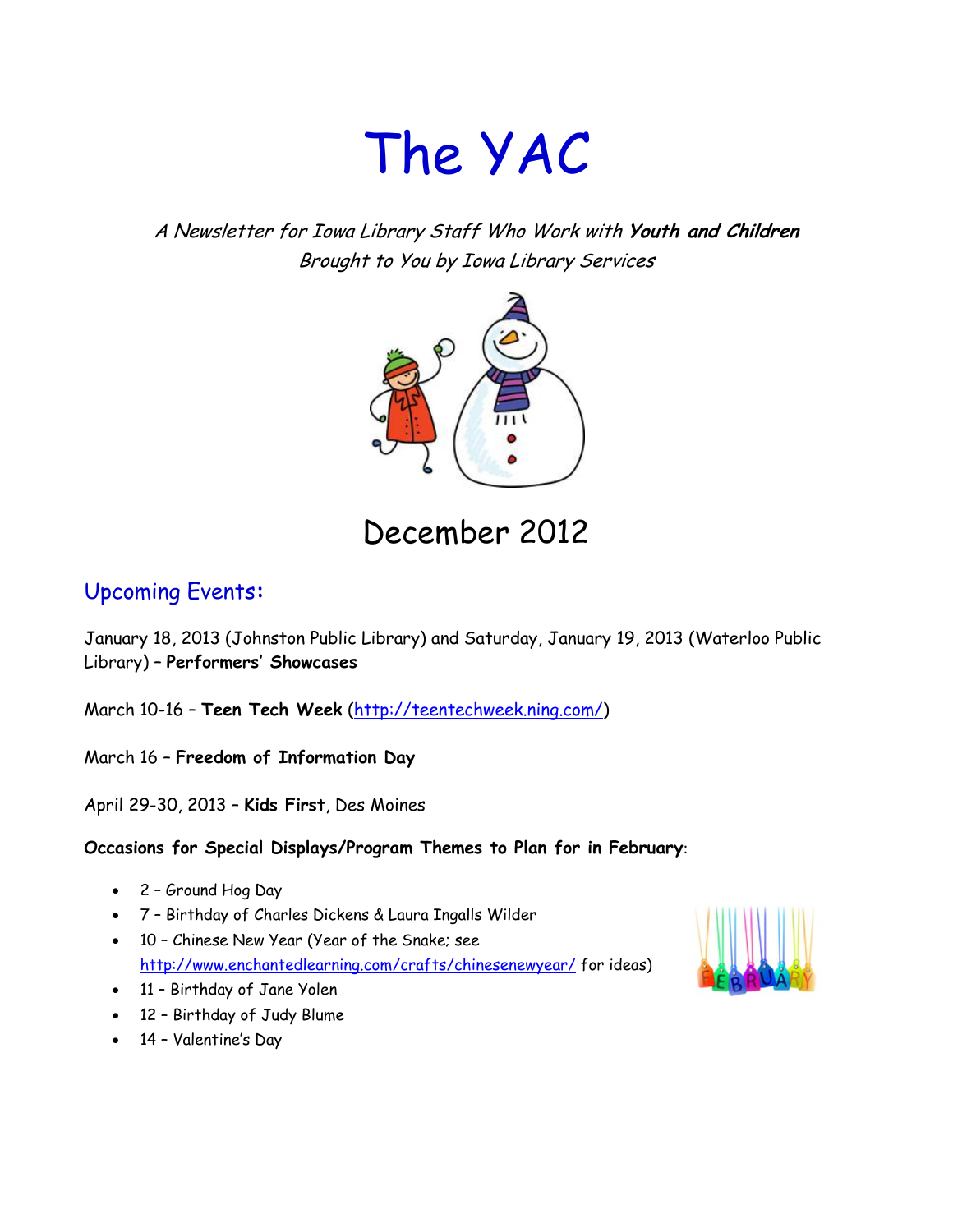

One solution to dwindling attendance at conventional story hour programs is to consider a switch to quarterly or semi-annual family literacy events to be held in the evening or on weekends. Where do you begin to plan a family literacy event? Here are a few suggestions (gathered from articles and reports from libraries who have tried it) and some resources to help you plan an event yourself:

 First, decide on the **scope** of your event. Will you have a simple family story hour with a single craft or a more expansive event with many activities? You may wish to start small and expand as interest grows.



- Of course, you will need to set a **budget** for your event**.** Consider writing a grant or asking for donations. Think about partnering with local schools or social service agencies.
- Ask a group of parents to **help** plan and carry-out the event. You might start with parents who are loyal attendees at story hours and other children's programs.
- Pick a **theme**. You might tie your theme to a holiday or the Summer Library Program. Other themes suggestions are a library pajama party, birthday party for an author or character, pirates, dinosaurs, or the circus. The Idaho Reads! Program suggests the theme "Around the World in 80 Days" using "passports" as reading logs and displaying books set in several locations around the world. This program allowed participants 80 days to complete reading goals for prizes.
- Family literacy events often include several "**stations**" where participants do crafts, games and other activities. Assess your space and decide on the number of stations that you can handle and possible arrangements.
- Decide if you will have **snacks**.
- Arrange for a guest reader or **storyteller**. This may serve as the closing to your event with all participants gathered together.
- Prepare some early literacy and English Language Learning **materials to distribute**.
- **Displays** are another important feature of a family literacy event. Posters, book displays and collections will serve to occupy participants waiting for a turn at crafts, etc.
- Set a few **rules** for the event**.** Will you allow older children without a parent? Will food be limited to one area?

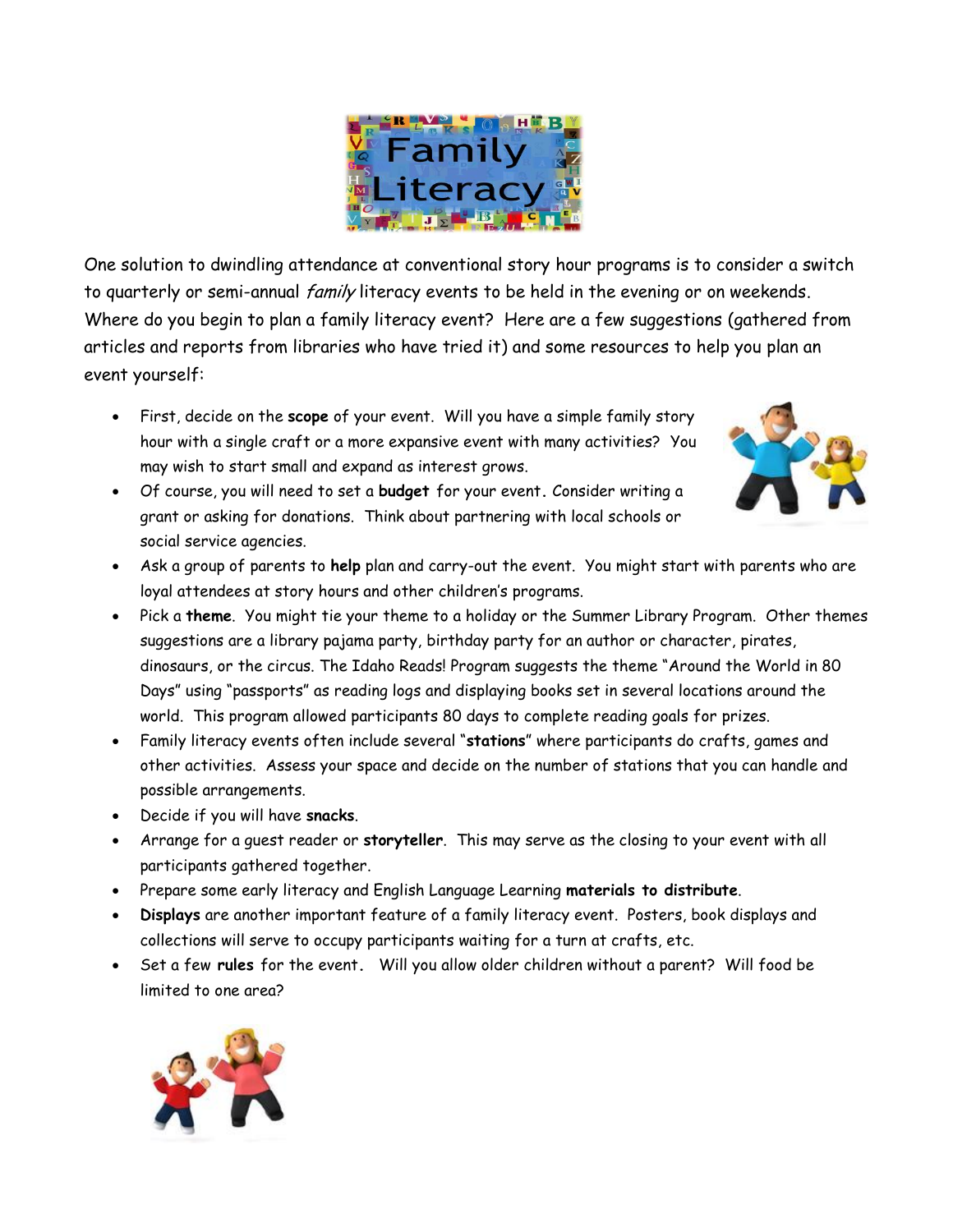#### More Activities:

- Make simple reading journals.
- Decorate "Do Not Disturb, I'm Reading" door hangers.
- Have small groups do impromptu Reader's Theater performances of favorite stories for the younger non-readers. Supply a script and a few simple props. [Library Sparks magazine includes a script in many issues.]
- Assemble mini-books like those at<http://www.dltk-teach.com/minibooks/index.htm> or [http://www.kidzone.ws/kindergarten/learning-letters/books.htm.](http://www.kidzone.ws/kindergarten/learning-letters/books.htm)
- Make family mobiles with each member of the family adding 1 or 2 items.
- Sorting activities are good for preschoolers. Use something simple such as colored balls with colored buckets. Include a few activities that show parents that early literacy skills grow from matching and sorting.

#### Useful websites:

- Family Literacy Events from the Idaho State Department of Education [http://www.sde.idaho.gov/site/vista/family\\_lit.htm](http://www.sde.idaho.gov/site/vista/family_lit.htm) -- includes planning checklists and theme ideas.
- Washington Learning Systems -- <http://www.walearning.com/> -- has many printable literacy tip sheets in several languages.
- "How to Kit" for Family Literacy Night [http://www.nwt.literacy.ca/resources/famlit/howtokit/activnt2/activnt2.pdf.](http://www.nwt.literacy.ca/resources/famlit/howtokit/activnt2/activnt2.pdf)
- The Washington Reading Corps Tool Kit at [http://www.servicelearning.org/filemanager/download/126/Toolkit%20Module%204%20-](http://www.servicelearning.org/filemanager/download/126/Toolkit%20Module%204%20-%20Family%20Involvement.pdf) [%20Family%20Involvement.pdf](http://www.servicelearning.org/filemanager/download/126/Toolkit%20Module%204%20-%20Family%20Involvement.pdf) includes an event-planning check list (page 26).

#### Helpful Print Resources:

- Shake-It-Up Tales! and others by Margaret Read MacDonald for stories to tell.
- Ready-to-Tell-Tales from Around the World by David Holt and Bill Mooney more stories for telling.
- . "Noisy Stories: Family Storytime" from the February 2004 issue of Library Sparks magazine offers a plan for a fun, **interactive** storyhour for all ages. Books recommended are Horace and Morris Join the Chorus by James Howe; My Truck Is Stuck! by Keven Lewis and Daniel Kirk; Old MacDonald Had a Woodshop by Lisa Shulman; Bark, George by Jules Feiffer; and It Could Always Be Worse by Margot Zemach.
- The Complete Learning Spaces Book for Infants and Toddlers. Rebecca Isbell and Christy Isbell ideas for learning stations.

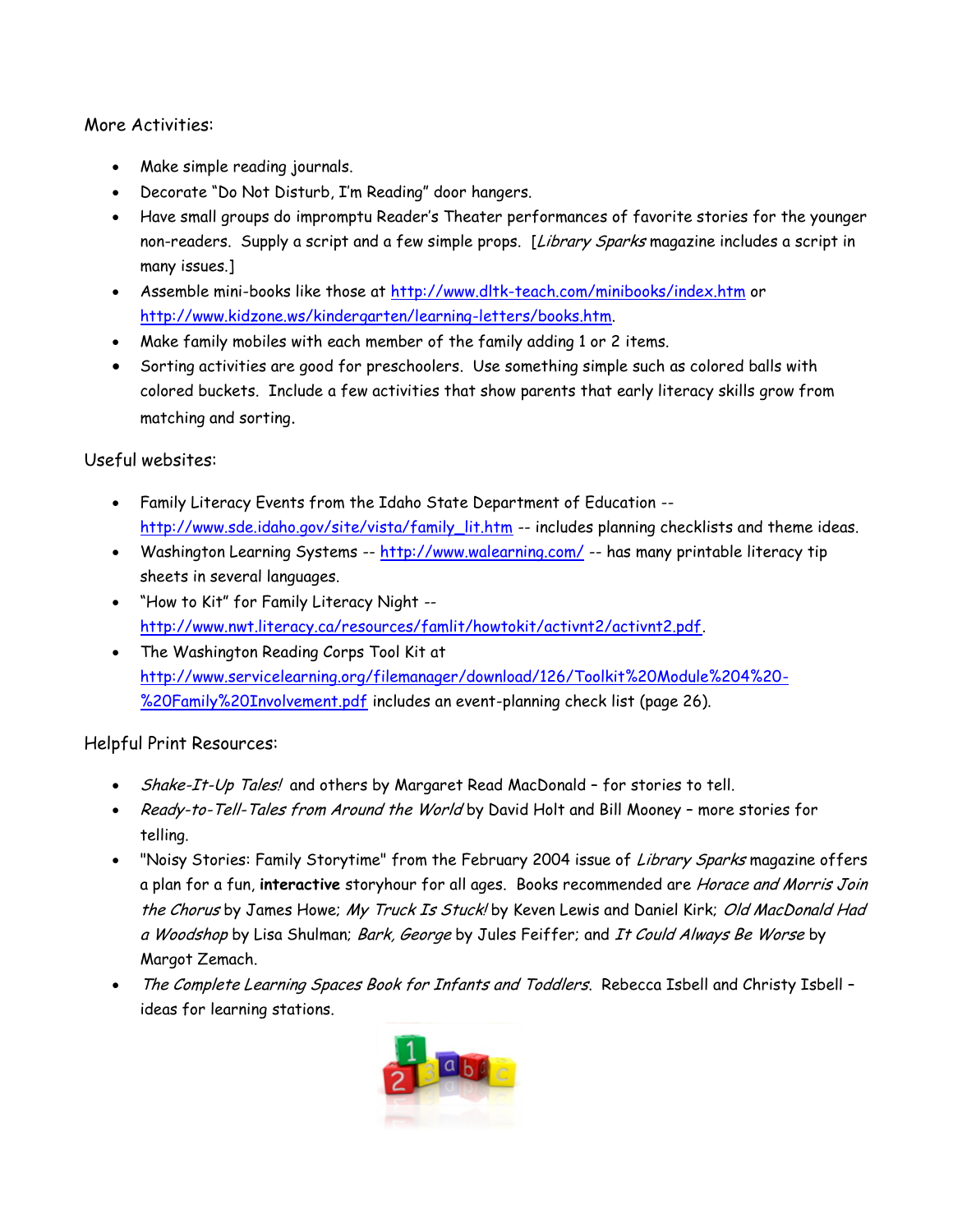## Arranging Picture Books by Subject

Some libraries across the country have begun to arrange their picture book collection according to subject so that children (and caregivers) can easily find books of special interest to them. This system makes it easy for library staff to answer patron questions such as "Where are the robot books?" and it makes the books easy to re-shelve.

Suggested subject categories are: 1) transportation, 2) animals and nature, 3) celebrations (holiday-related), 4) folk tales, 5) rhymes and songs, 6) "all about me," 7) concept books (shapes, alphabet, etc.), 8) favorites/classics and 9) stories. Each section would be assigned a color and each book would have a colored sticker. It is possible to create subsections, too – such as a section for "trains" within the transportation section.

Interested? You might find these slideshare presentations from ALA 2012 helpful: Gretchen Caserotti's "Kid Lit ReOrg" at <http://www.slideshare.net/gcaserotti> and "I Want a \_\_\_\_ Book" at [http://www.slideshare.net/balaskaplan/i-want-a-truck-book-metis-presentation.](http://www.slideshare.net/balaskaplan/i-want-a-truck-book-metis-presentation)

## A "Featured Author" Display

It is easy to create a library display centered on a popular children's author. First, choose an author that is well-represented in your collection (or purchase a few extra copies of that author's books). Second, provide some biographical materials and photos of the author. Most authors have websites that provide some background information. See Kay Vandergrift's listing at <http://comminfo.rutgers.edu/professional-development/childlit/AuthorSite/> or Jamie Boston's at [http://www.djusd.k12.ca.us/harper/jboston/AuthorsandIllustratorsontheWeb.htm.](http://www.djusd.k12.ca.us/harper/jboston/AuthorsandIllustratorsontheWeb.htm) These

materials could be posted on a bulletin board or propped on a small easel alongside the books. You may want to add some related materials such as non-fiction books, maps, and artifacts related to the countries or subjects the featured author writes about. Tying your author display to an event is especially effective – such as featuring Pam Muñoz Ryan during Hispanic Heritage Month or Ezra Jack Keats during Black History Month.



## Odds & Ends

Registration for **"Show and Tell," Iowa's Performers' Showcases**, is now open in the Iowa Library Services/State Library of Iowa continuing education catalog, at [http://www.statelibraryofiowa.org/cgi-bin/cecat/.](http://www.statelibraryofiowa.org/cgi-bin/cecat/)

The event number for this event, held in two locations, is YS-PSWin2013.